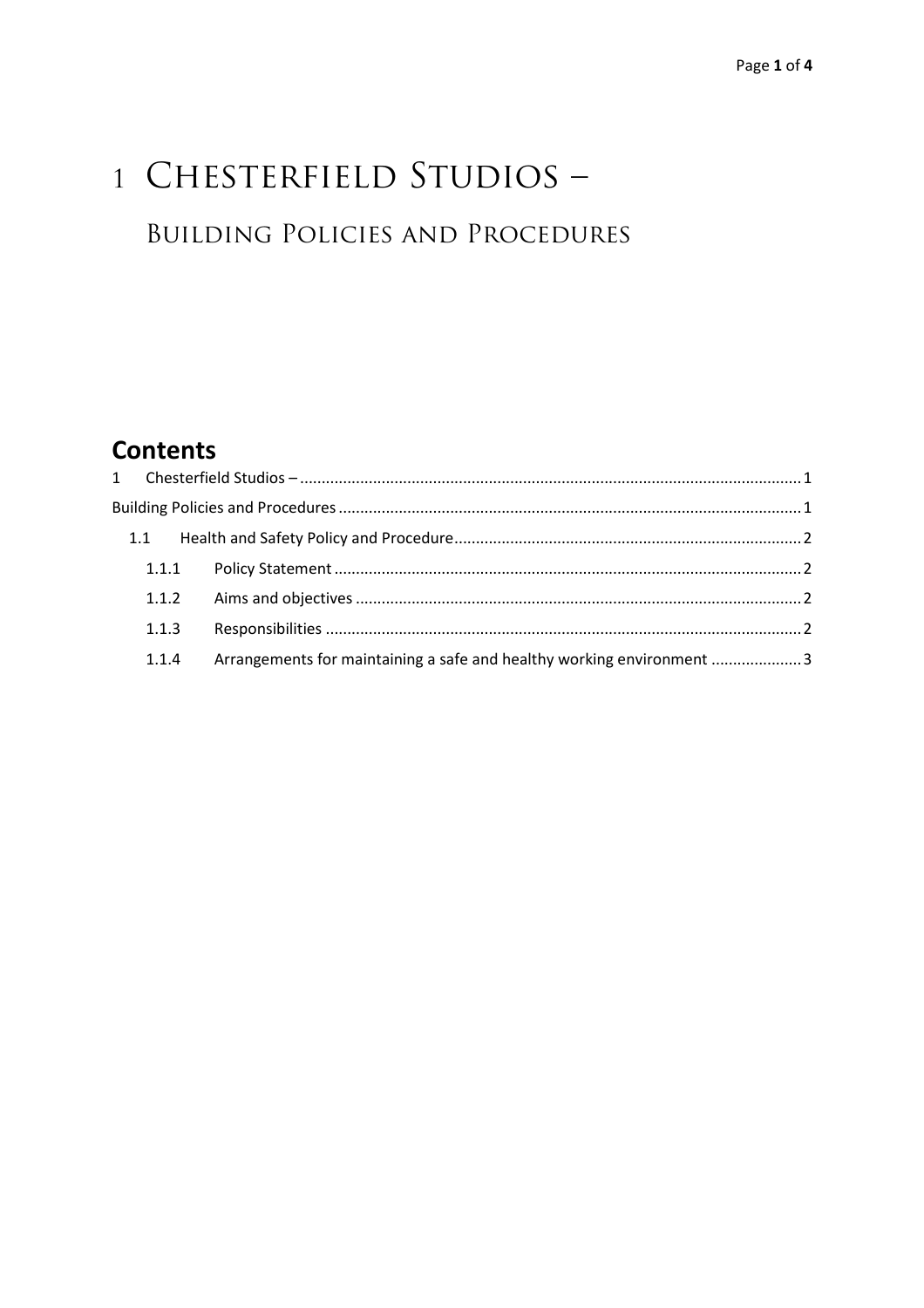#### **1.1 Health and Safety Policy and Procedure**

#### 1.1.1 Policy Statement

It is the policy of Chesterfield Studios Ltd to provide, as far as is reasonably practicable, safe and healthy working conditions for employees and volunteers. Chesterfield Studios Ltd aims to ensure any work undertaken by the organisation does not adversely affect the health and safety of other persons. Chesterfield Studios Ltd also aims to provide a safe and healthy environment for participants, audience members, and anyone visiting its premises.

#### 1.1.2 Aims and objectives

To promote and maintain standards of safety, health and welfare that comply fully with the Health & Safety at Work Act, 1974, other relevant legislation and codes of practice.

To protect employees, volunteers, participants and others, including the public from foreseeable hazards.

To provide all employees and volunteers with the necessary information, instruction, training and supervision needed to ensure that safe working practices are adhered to and safety awareness is developed.

To ensure that employees, volunteers and participants are aware of their responsibilities to take care of themselves and others.

To encourage consultation and cooperation between employees, volunteers, participants and management on any aspect of health and safety.

To regulate any risk created by work operations and where necessary consult with outside bodies to maintain a safe working environment.

#### 1.1.3 Responsibilities

**The Operations Director in consultation with the board of Directors** has responsibility for health and safety. The Operations Director is responsible for taking all reasonable steps to ensure that adequate resources are made available, thereby maintaining a suitable, safe working environment.

The Operations Director will periodically review the Health & Safety Policy and codes of practice by:

- Reviewing the implementation of the policy by the organisation in line with new legislation, codes of practice and other matters affecting health and safety
- Advising on matters of accident prevention and implementation of Health and Safety Policy within the organisation
- Reviewing the Accident Book
- Identifying training needs in relation to areas of Health & Safety
- Completing risk assessments whenever working conditions change
- Communicating the Health & Safety Policy to all relevant people
- Receiving and actioning all reports, verbal and written, regarding health and safety issues
- Ensure that effective maintenance systems are in place and that all identified maintenance is implemented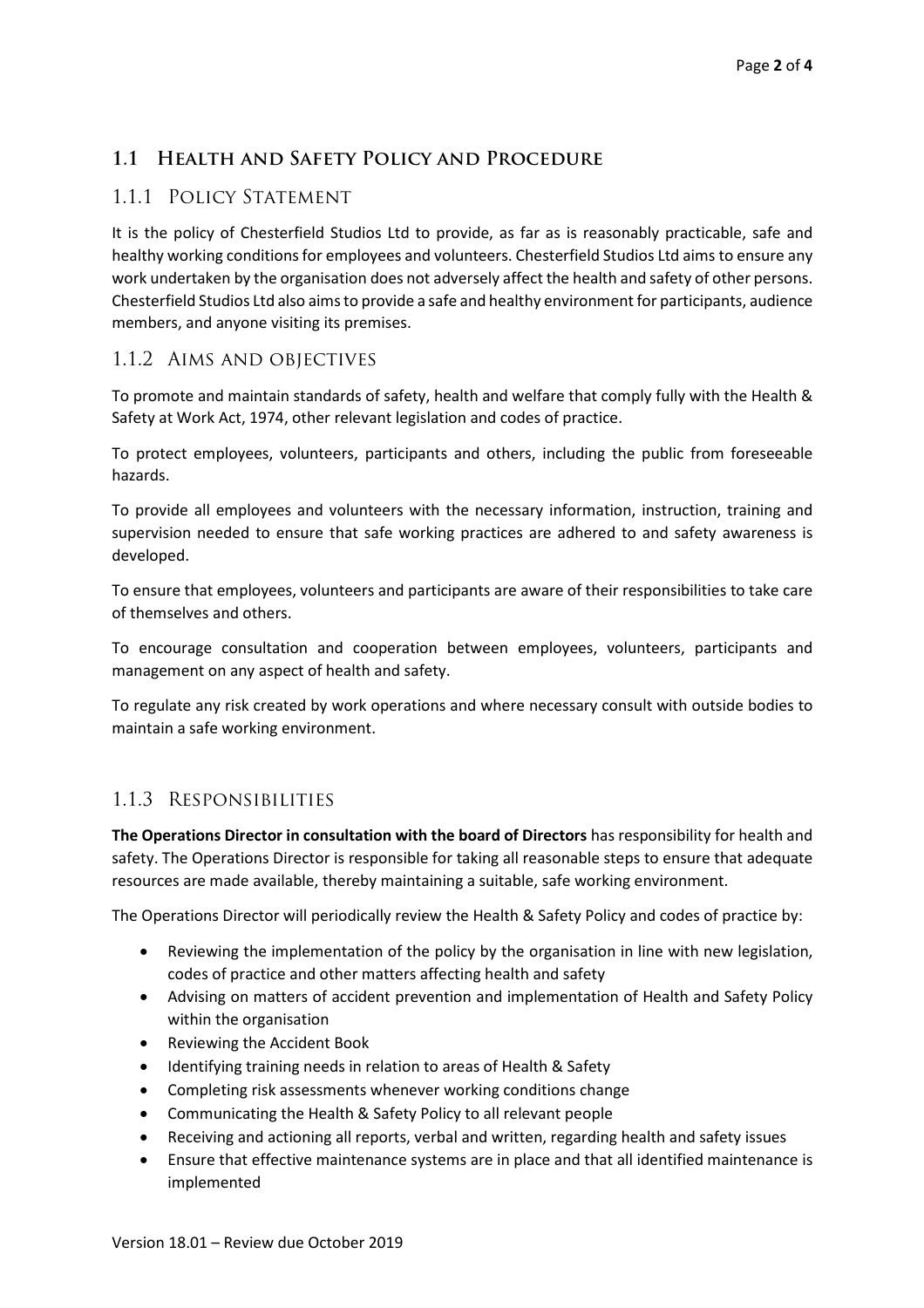Ensure health and safety aspects are incorporated in all job instructions

**First Aiders** are responsible for:

- Administering First Aid to injured employees, volunteers & participants
- Ensuring all accidents are recorded
- Ensuring that all medical equipment and facilities are adequate

#### **Employees, Volunteers & Participants** should:

- Make themselves familiar with and conform to the Health and Safety Programme at all times
- Observe all safety rules at all times
- Wear appropriate safety equipment when required
- Must not interfere with anything provided to safeguard their health & safety
- Report all accidents, damage and dangerous occurrences to the Operations Director
- Report all health & safety concerns to the Operations Director
- Take reasonable care of themselves and others who may be affected by their actions

### 1.1.4 Arrangements for maintaining a safe and healthy working environment

Chesterfield Studios Ltd recognises there are a number of hazards throughout the premises that require control to be exercised in order to maintain the health and safety of employees, volunteers, participants and other visitors.

- **Accident Reporting:** A record of all accidents, however minor, should be entered in an accident book, located at the First Aid points. All injuries should be reported immediately in order that repeat accidents can be prevented. 'Near-miss' accidents should be reported to the Operations Director, or senior member of staff on duty, immediately so that preventative measures can be taken.
- **First Aid Points:** First Aid boxes are located in the office, first floor kitchen and Eastwood Hall kitchen.
- **Training:** Training will be provided, where appropriate.
- **Use Of Electrical Equipment:** All users of theatre lighting, sound equipment and other electrical items must receive suitable instruction before they are allowed to operate the equipment and must demonstrate the ability to adhere to health and safety procedures before being able to operate equipment unsupervised.
- **Ladders** shall be regularly checked under risk assessment procedures and any defects noted and reported immediately. Anyone intending to work at height should ensure another member of staff is aware that they are doing so before they start work. Staff should not use ladders if they are in the building alone. The technician, or anyone using the ladders in the auditorium, must have a responsible person in the space with them at all times when working at height.